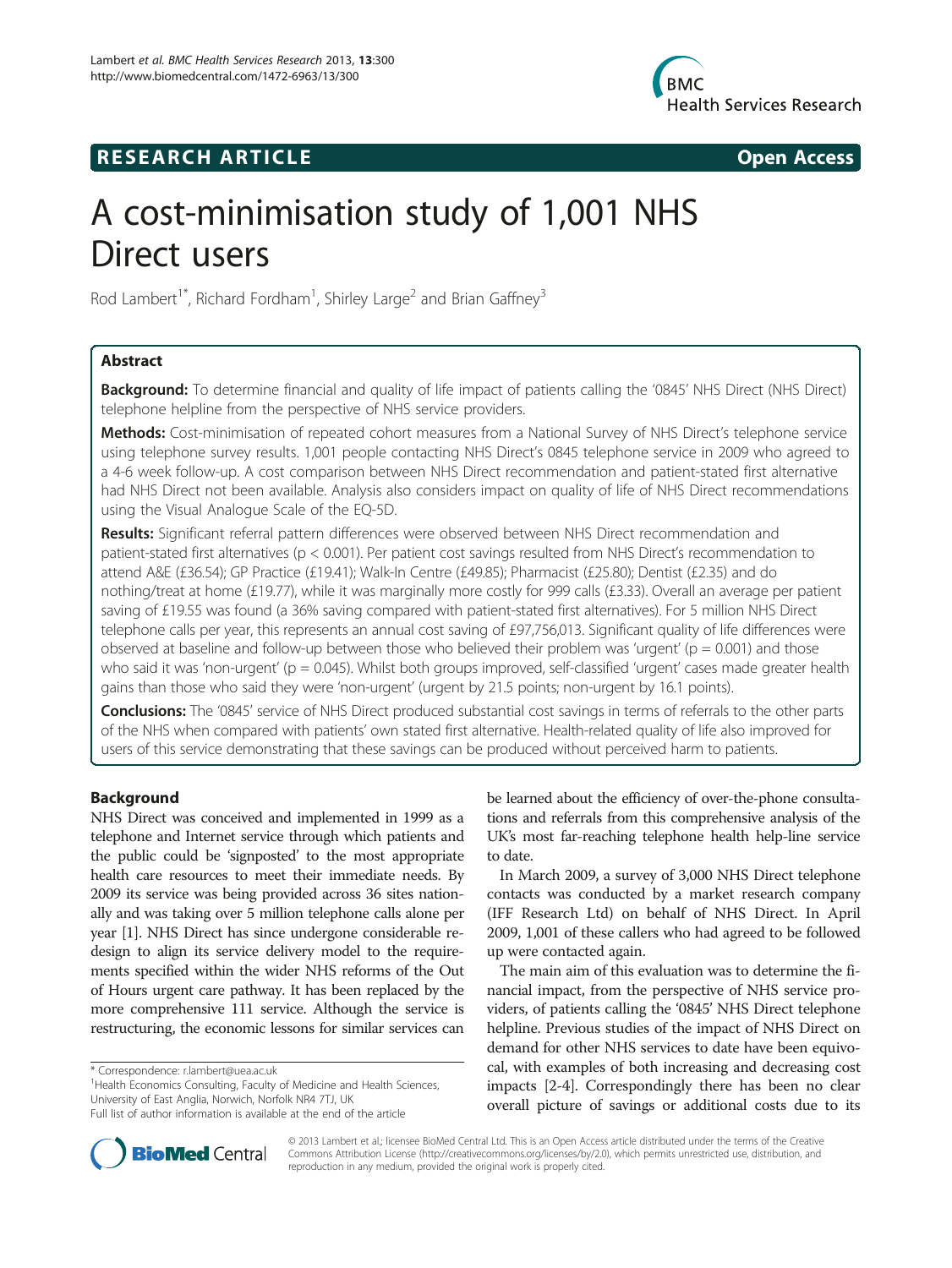existence. It is also important to ascertain the impact on the quality of care received arising from NHS Direct referral advice. To demonstrate this we adopted a costminimisation approach that ensured any reduction in cost was not at the expense of a poorer outcome. Despite needing more substantiation of such benefits in further trials we have been able to demonstrate that these users of NHS Direct did maintain or improve their overall quality of life.

## Methods

Two standardised telephone surveys of NHS Direct telephone service users were conducted during 2009 by an independent market research company acting on commission from NHS Direct. The first was a survey of 3,000 fifteen-minute telephone interviews conducted in March 2009, of callers to NHS Direct telephone services who had consented to be contacted about their experience of NHS Direct across all regions of England. This initial survey is referred to as the 'Main stage survey'. In this survey patients explained what referrals had been suggested to them by NHS Direct and 95.3% of patients stated that they followed the NHS Direct recommendation. This was 'service improvement' evaluation and did not require full ethics committee approval. Nonetheless we followed a strict ethical code in all aspects of the delivery and conduct of the study.

The range of reported referral options were standardised into seven categories to enable direct comparison between the groups (See Table 1). Patients were also asked about the perceived urgency of their reason for initial contact with NHS Direct and a range of quality of life measures. It should be noted that urgency and quality of life issues could only be undertaken for the actions recommended by NHS Direct, as the first alternative was a hypothetical option within the same population.

A second stage ('economic impact survey') telephone survey was conducted during April 2009 (4-6 weeks after the main stage). This was conducted with 1,001 callers from the main stage survey who had consented to be included in a second survey. This repeated the initial survey questions, including the EQ-5D VAS scale and urgency measures.

Two methods were used to ensure that the survey data used were robust and able to represent the general population. The first method was that data in both surveys were

|  |  | <b>Table 1 Standard cost tariff</b> |  |  |
|--|--|-------------------------------------|--|--|
|--|--|-------------------------------------|--|--|

| Treat at home/do nothing           | £0.00   |
|------------------------------------|---------|
| Pharmacist                         | £4.00   |
| GP/GP Practice                     | £19.17  |
| Walk-in Centre                     | £28.00  |
| Dentist (not leading to admission) | £57.00  |
| A&F attendance                     | £111.00 |
| 999 Ambulance Journey              | £344.00 |
| ----------                         |         |

Source: Curtis (2008).

weighted to ensure that the proportion of people within each referral option was representative of the national population of NHS Direct telephone callers. It was felt, however, that these weightings alone would not provide sufficient reliability; therefore a sensitivity analysis was also conducted to examine variance of results around key indicators used. This two-stage approach provides assurances that the reported findings are as robust as possible.

The acknowledged lack of a control group in this survey was addressed by asking callers 'what service/s, if any, they would have otherwise used had they not called NHS Direct?' Patients were subsequently followed up at four to six weeks after their initial call to determine the costs and consequences of their referral contact point. A feature of the study was to administer the VAS quality of life question as included in the EuroQol-5D (EQ-5D) by telephone on initial call and again after treatment.

Standard NHS cost tariffs were applied to both the recommendations made by NHS Direct to its callers and to the alternative action that the same callers stated they would have taken if NHS Direct had not been available to them. Although we asked for more than one 'first alternative' service (assuming a degree of risk), the additional alternatives were not consistently well answered and could not be sufficiently relied on for further economic analysis. Without a comparison group we had to accept the stated first alternative as being the most likely alternative course of action.

Whilst it would have been desirable to have included NHS Direct's operating costs, the costs of the '0845' service were under review at the time of the study. Therefore only the gross saving could be estimated. However, it was the scope of the referral savings to the NHS, not the wider value of NHS Direct's informational role, which was of principal interest here.

The principal analysis was to examine the cost of NHS Direct recommendations compared with patients' stated first alternative courses of action had NHS Direct not been available. Although they were only within-subject controls by adopting a cost-minimisation framework we were able to show that health-related quality of life was maintained by subjects actually taking up NHS Direct referrals.

Applying a standard tariff to each major referral option, we produced a cost per case from which a cost difference was derived. The cost tariff applied to each of the referral options were taken from the available costs of Health and Social Care 2007/08 [[5\]](#page-11-0) at the time of the study. These assumptions are shown in Table 1.

The cost tariff applied was based on rational assumptions of the most likely resource use. For example, the cost of a contact to the GP/GP Practice was estimated using a 7 minute contact time. In addition, the cost of a 999 ambulance journey was based on a fully paramedic trained crew being sent to each contact. This assumption also could not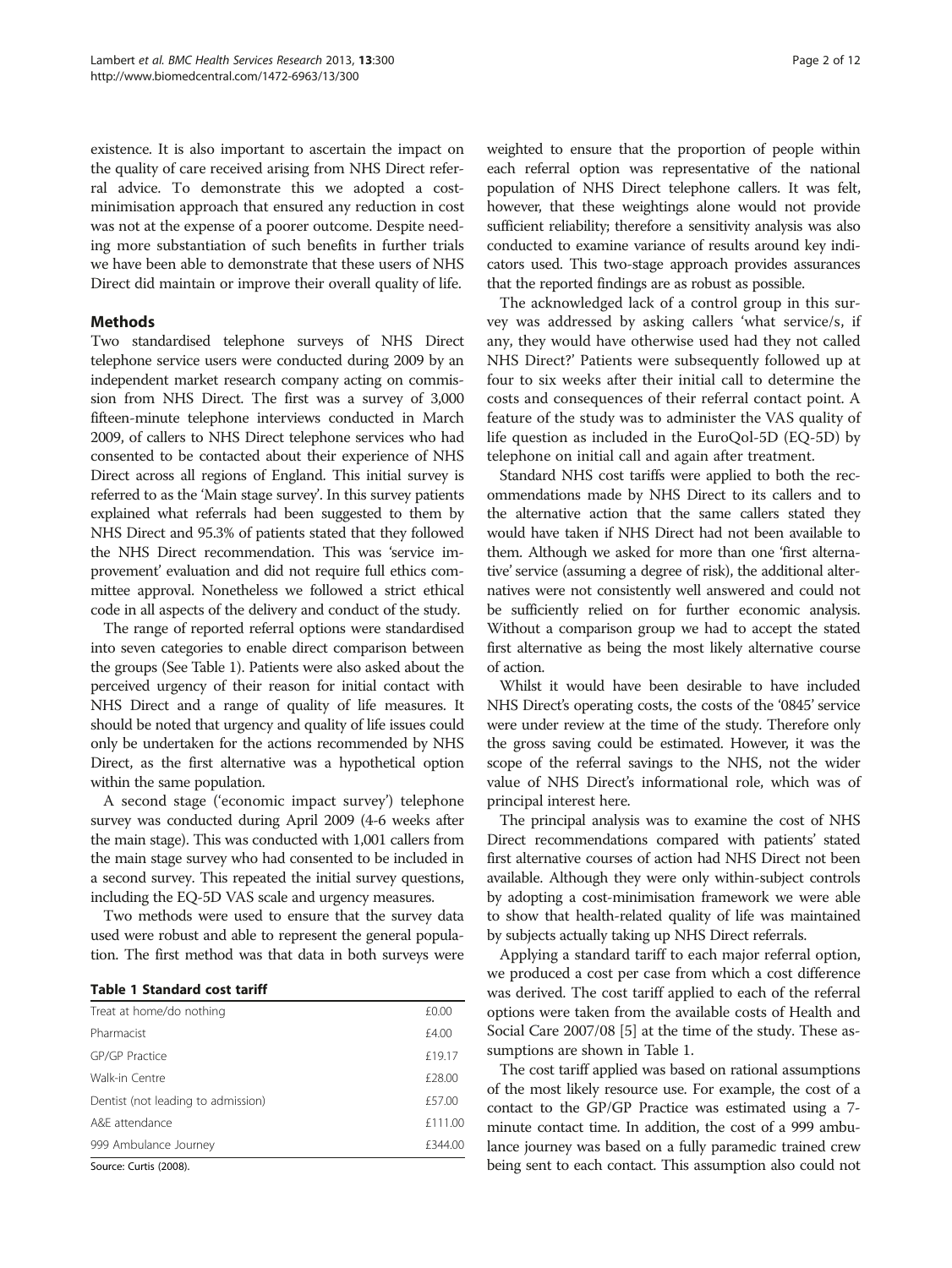include the outcome from such a call-out as follow-up data were not available. Therefore the assumptions used do not include subsequent hospital costs or the proportion of patients who were treated and resolved by ambulance attendance. Due to these assumptions, sensitivity analyses were performed by increasing the cost of a GP/GP Practice contact from £19.17 to £31 (the cost of an 11 minute consultation) to examine the impact of this assumption on the overall costing analysis. Likewise, the cost of a 999 Ambulance journey was varied between £344 and £263 (the cost without a fully paramedic trained crew). We conflated categories of referral used in the main stage survey and economic impact survey to integrate actual and the stated hypothetical pathways (which were less specifically described by actual users). No discounting of these costs was applied to these estimates as they all occurred within a few weeks after the intervention.

The first method used to ensure robustness was that the number of respondents in this survey was adjusted through a weighting procedure to take account of national patterns of NHS Direct use (assessed by previous market surveys outside of this study). The population sampled in this survey was also comparable to that in a similar survey in 2008. We tested that the national weightings applied did in fact lead to a close correlation between predicted and observed proportions of patients within each of the treatment options. We were satisfied that this was indeed the case with less than a 1% variance from the predicted proportion for all options (see Figure 1).

The costs were 'grossed up' to be indicative of the total annual cost for 5 million calls per annum and therefore more useful for policy purposes. It should be noted that no such sample size weightings were applied to the quality of life measures, since previous quality of life work had not been undertaken and it was inappropriate to adjust quality of life in this similar way.

#### Analysis

Analysis was based on descriptive statistics (frequencies and cross tabulations) from the main dataset, carried out using SPSS version 16. Some limited inferential statistics were used to examine whether change observed was statistically significant. This included Pearson Chi square to examine between group resource use differences; paired ttests to examine quality of life change and Student's t-tests to compare Quality of Life change between urgent and non-urgent cases. The outputs from SPSS were transferred into Microsoft Excel 2003 for further analyses during which the standard tariff costs were applied and analysed and from which graphic representations of the data were produced.

#### Results

The recommendations provided by NHS Direct were significantly different to the options selected as the first alternative if NHS Direct had not been available (Pearson Chi-Square  $p < 0.001$ ) (see Table [2](#page-3-0) - note that in this table weighted figures have been rounded to whole numbers, and that application of the weighting results in a total of 996 patients, rather than the original unweighted sample of 1001 patients). Around 74% of first alternative options were to A&E or GP Practice compared with

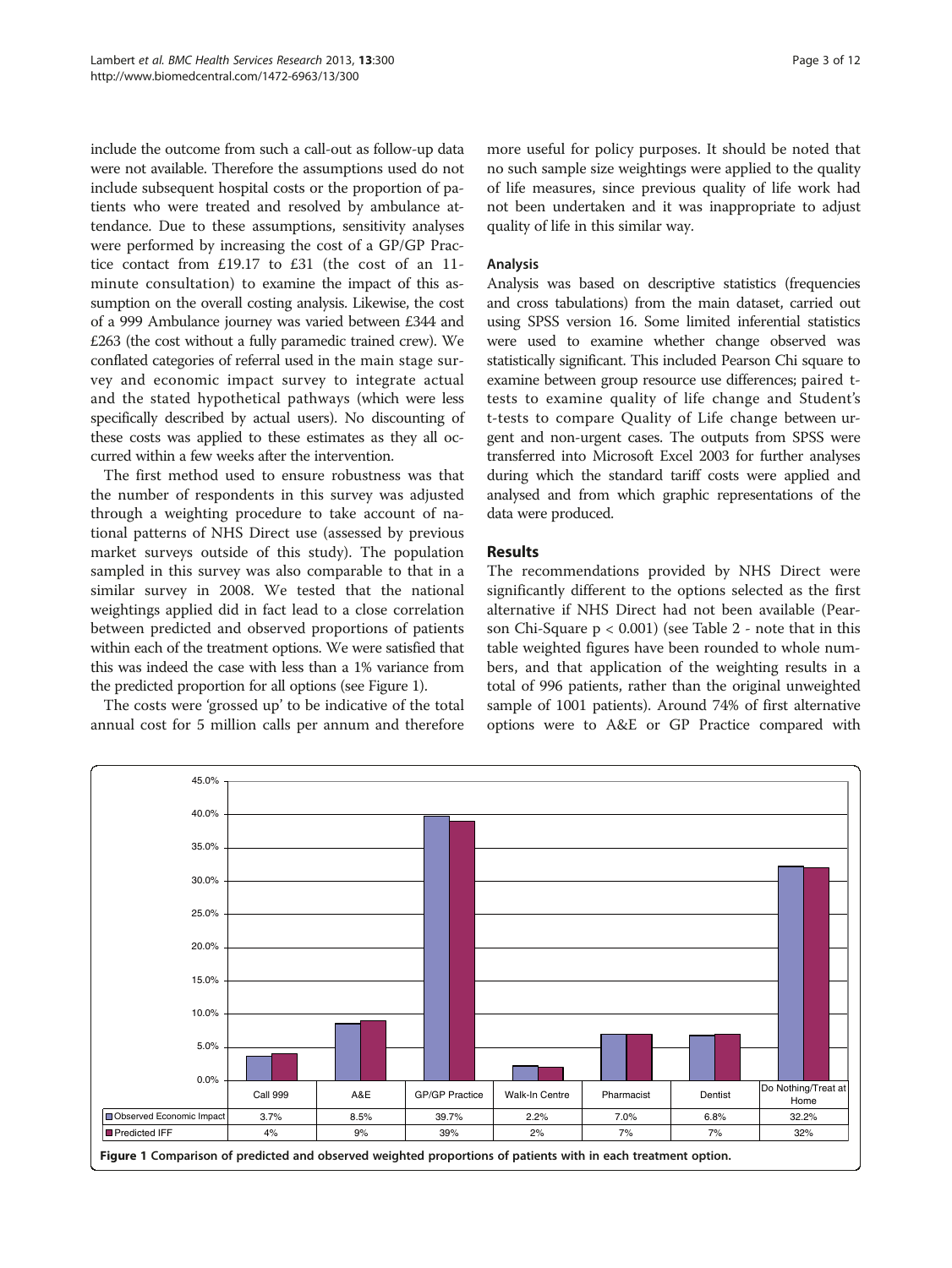|               |                             | <b>First alternative</b> |       |                   |                   |                      |              |                                     |        |        |
|---------------|-----------------------------|--------------------------|-------|-------------------|-------------------|----------------------|--------------|-------------------------------------|--------|--------|
|               |                             | Call<br>999              | A&E   | GP/GP<br>Practice | Walk-In<br>Centre | Pharmacist<br>advice |              | Dentist Do nothing/Treat<br>at home | Total  | %      |
| <b>NHS</b>    | <b>Call 999</b>             | 8                        | 14    | 10                | $\mathbf 0$       | $\mathbf{0}$         | $\mathbf{0}$ | $\overline{4}$                      | 36     | 3.6%   |
| <b>Direct</b> | A&E                         | 3                        | 48    | 24                | 3                 | $\mathbf{0}$         | $\mathbf{0}$ | 7                                   | 85     | 8.5%   |
|               | <b>GP/GP Practice</b>       | 8                        | 92    | 205               | 23                | 8                    | $\mathbf{0}$ | 61                                  | 397    | 39.9%  |
|               | <b>Walk-In Centre</b>       |                          | 9     | 6                 | $\overline{4}$    | $\mathbf{0}$         | $\mathbf{0}$ |                                     | 21     | 2.1%   |
|               | <b>Pharmacist advice</b>    | $\mathbf{0}$             | 15    | 35                | 5                 | 8                    | $\mathbf{0}$ | 6                                   | 69     | 6.9%   |
|               | <b>Dentist</b>              | $\mathbf{0}$             | 18    | 8                 | $\mathbf 0$       | $\mathbf{0}$         | 26           | 15                                  | 67     | 6.7%   |
|               | Do nothing/Treat at<br>home | 6                        | 105   | 147               | 20                | 9                    | 3            | 31                                  | 321    | 32.2%  |
|               | <b>Total</b>                | 26                       | 301   | 435               | 55                | 25                   | 29           | 125                                 | 996    | 100.0% |
|               | %                           | 2.6%                     | 30.2% | 43.7%             | 5.5%              | 2.5%                 | 2.9%         | 12.6%                               | 100.0% |        |

<span id="page-3-0"></span>Table 2 Cross tabulation of frequencies (Weighted) of the economic impact survey resource use for NHS Direct recommendation and First alternative

around 48% from NHS Direct recommendation. In contrast, around 13% of first alternative options were to 'do nothing/treat at home', compared with just over 32% from NHS Direct recommendation.

To examine the cost differences between NHS Direct recommendation and the patient's stated first alternative, it was important to recognise that the costs will be different dependent on the perspective taken within the analysis. To illustrate this difference, the figures for A&E attendance are used.

Table 3 shows that 85.46 patients (the figures are not whole numbers due to the applied weightings and are provided to two decimal places for accuracy of grossing the figures) were recommended by NHS Direct to attend A&E. The standard tariff for A&E attendance was £111 and therefore the cost of the NHS Direct recommendation is  $85.46 \times £111 = £9485.73$ . However, if the patientstated first alternative is examined in the same 85.46 patients, then it can be seen for example that 2.84 would have called 999, 48.26 would have gone to A&E, 23.74 would have attended their GP Practice. By considering all the first alternative options for this group of patients, and costing these using the standard tariff, a total costing is established (for this example, the total cost is £6,876.39). By dividing this total cost by the number of patients, we find that the average cost of those patients' first alternative options was £80.47. In this example therefore, the cost of the patient-stated first alternative

| Table 3 Cost per patient difference for the 85.46 patients who NHSD Recommended to go to A&E |  |  |
|----------------------------------------------------------------------------------------------|--|--|
|----------------------------------------------------------------------------------------------|--|--|

| <b>Patients stated first</b><br>alternative was:                           | Frequency | <b>Unit Cost</b>                                                                              | <b>Patient stated 1st</b><br><b>Alternative Total</b><br>Cost |                                                               |         |
|----------------------------------------------------------------------------|-----------|-----------------------------------------------------------------------------------------------|---------------------------------------------------------------|---------------------------------------------------------------|---------|
| Call 999                                                                   | 2.84      | 344                                                                                           | £977.63                                                       |                                                               |         |
| A&E                                                                        | 48.26     | 111                                                                                           | £5,356.73                                                     |                                                               |         |
| GP/GP Practice                                                             | 23.74     | 19.17                                                                                         | £455.12                                                       |                                                               |         |
| Walk-In Centre                                                             | 3.04      | 28                                                                                            | £85.02                                                        |                                                               |         |
| Pharmacist                                                                 | 0.47      | 4                                                                                             | £1.89                                                         | Cost-per patient difference                                   |         |
| Dentist                                                                    | £0.00     | £57.00                                                                                        | £0.00                                                         | NHS Direct Recommendation to attend<br>A&E - Cost per patient | £111.00 |
| Do nothing/Treat at home                                                   | £7.10     | £0.00                                                                                         | £0.00                                                         | Patient stated 1st Alternatives - Cost<br>per patient         | £80.47  |
| <b>Total Patients</b><br><b>Recommended by NHS</b><br>Direct to attend A&E | 85.46     |                                                                                               |                                                               | Cost per patient difference £30.53                            |         |
| Cost per A&E visit                                                         | £111.00   |                                                                                               |                                                               |                                                               |         |
| <b>NHSD recommendation</b><br><b>Total Cost</b>                            | £9,485.73 | <b>Total cost of Patient</b><br>stated alternative<br>options to NHS Direct<br>recommendation | £6,876.39                                                     |                                                               |         |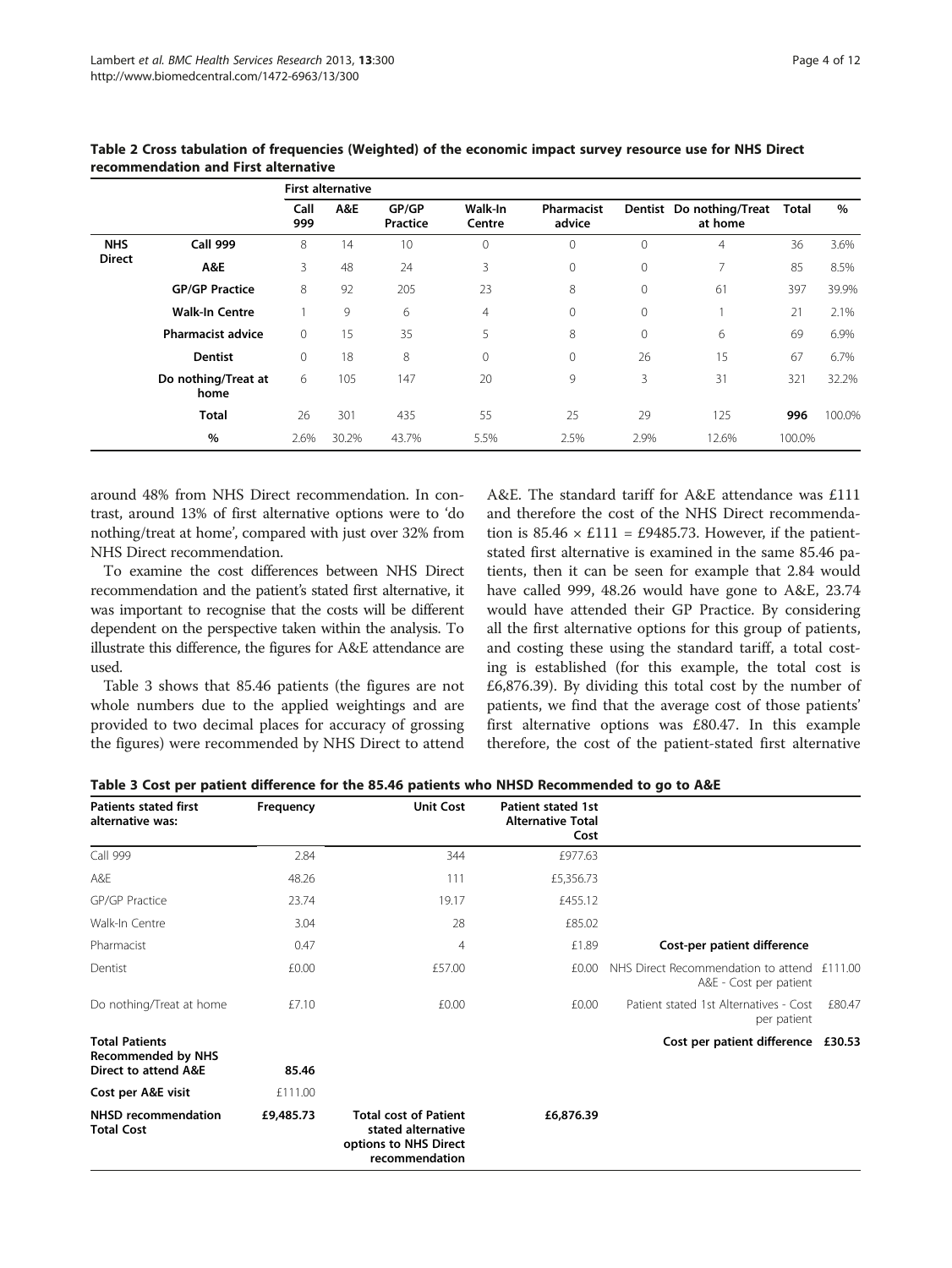is £30.53 less than attending A&E as recommended by NHS Direct.

However, if the analysis is undertaken from the perspective of the patient-stated first alternative of attending A&E (and comparing the costs with those of the NHS Direct recommendations made to this group of patients), then a different result is observed. Table 4 shows that, from this perspective, the total cost of the 300.7 patients who stated they would have attended A&E is 300.7 × £111 = £33,377.45. This compares with a total of £13,208.24 for the range of options recommended by NHS Direct to those patients. The NHS Direct recommendation is therefore £67.07 per patient less costly than the patientstated first alternative if NHS Direct had not been available.

By reviewing each of the other referral options similarly, a comprehensive view of the costs from each perspective can be obtained. Figure [2](#page-5-0) shows a summary of these costs from the perspective of NHS Direct's recommendation compared with patients' stated first alternative. From this perspective, NHS Direct is more costly than the first alternative for 999 calls, A&E and dentist appointments and less costly for the other options.

Alternatively, Figure [3](#page-5-0) shows a summary of costs from the perspective of the patient's stated first alternative compared with NHS Direct recommendation. From this perspective, with the exception of Walk-in Centre, the trends from Figure [2](#page-5-0) are reversed.

Figure [4](#page-6-0) shows the cost differences per patient from each perspective for each referral option. For example, Figure [2](#page-5-0) shows that the cost difference per patient for attending A&E is £30.53 more costly when taking NHS Direct

recommendation, and Figure [3](#page-5-0) shows this to be £67.07 less costly when taking NHS Direct recommendation.

By representing the two perspectives together, it is possible to consider the actual cost differences for each referral option (See Figure [5\)](#page-6-0). By considering the costs from the perspective of the overall cost differential from the previous analyses, an overall cost increase is observed for patients following NHS Direct recommendation for calling 999 (£3.33 per patient) and up to £49.85 cost saving per patient with referral to a Walk-in Centre. By taking this broader view of the data, the total costs/ savings of each referral option can be identified.

Figure [6](#page-7-0) shows that, across all referral options, NHS Direct costs £34.40 per patient, compared with £53.95 per patient for the patient-stated first alternative. The difference between following NHS Direct recommendation and a patient-stated first alternative is therefore £19.55 per patient, representing a 36% cost saving per patient. Assuming that these per patient cost savings from a survey of 1,001 current users are representative across the 5 million telephone contacts received per year by NHS Direct, the overall cost saving is £97,756,013.

As stated earlier, since these savings are highly dependent on unit cost assumptions, the second method to ensure robustness was to conduct a sensitivity analysis. The multi-way sensitivity analysis (see Table [5\)](#page-8-0) varied the costs of 999 calls between £344 (the cost of a fully paramedic trained crew) and £263 (the cost of a more basically trained crew). It also varied the cost of GP Practice attendance between

Table 4 Cost per patient difference for the 300.70 patients who stated they would have gone to A&E if NHS Direct had not been available

| <b>NHS Direct</b><br>Recommendation:                                                      | Frequency  | <b>Unit Cost</b>                                                                              | <b>NHS Direct</b><br><b>Recommendation:</b><br><b>Total Cost</b> |                                                               |        |
|-------------------------------------------------------------------------------------------|------------|-----------------------------------------------------------------------------------------------|------------------------------------------------------------------|---------------------------------------------------------------|--------|
| Call 999                                                                                  | 13.85      | 344                                                                                           | £4,765.37                                                        |                                                               |        |
| A&E                                                                                       | 48.26      | 111                                                                                           | £5,356.73                                                        |                                                               |        |
| GP/GP Practice                                                                            | 92.29      | 19.17                                                                                         | £1,769.21                                                        |                                                               |        |
| Walk-In Centre                                                                            | 9.05       | 28                                                                                            | £253.27                                                          |                                                               |        |
| Pharmacist                                                                                | 14.58      | 4                                                                                             | £58.31                                                           | Cost-per patient difference                                   |        |
| Dentist                                                                                   | 17.64      | £57.00                                                                                        | £1,005.35                                                        | NHS Direct Recommendation to<br>attend A&E - Cost per patient | £43.93 |
| Do nothing/Treat at home                                                                  | 105.04     | £0.00                                                                                         | £0.00                                                            | Patient stated 1st Alternatives - £111.00<br>Cost per patient |        |
| Total Patients who state they<br>would have attended A&E if<br>NHS had not been available | 300.70     |                                                                                               |                                                                  | Cost per patient difference £67.07                            |        |
| Cost per A&E visit                                                                        | £111.00    |                                                                                               |                                                                  |                                                               |        |
| <b>NHSD recommendation Total</b><br>Cost                                                  | £33,377.45 | <b>Total cost of Patient</b><br>stated alternative<br>options to NHS Direct<br>recommendation | £13,208.24                                                       |                                                               |        |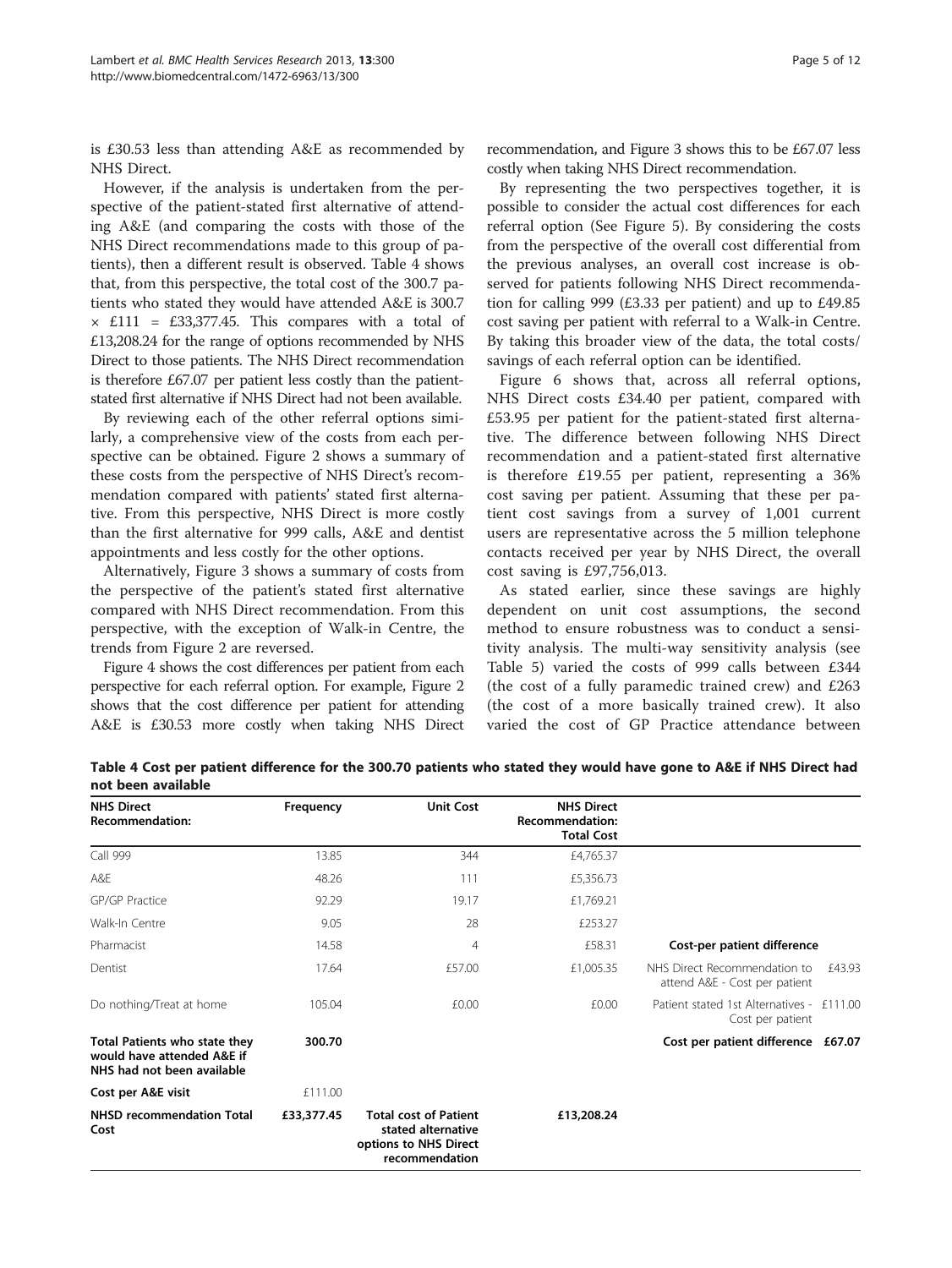<span id="page-5-0"></span>

£19.17 and £31.00 to account for different levels of GP time.

The sensitivity analysis also considered the effect of the applied weightings and included analysis of unweighted values and of both main stage and economic impact datasets. This sensitivity analysis showed that the weighted data produced less variance than the unweighted datasets and that the costing assumptions used in the main analysis also produced the lowest variance compared with the additional varied assumptions. Therefore we consider the cost saving estimates presented to provide the most robust analysis.

## Quality of Life

Having estimated the costs, patient reported quality of life outcomes were examined using the EQ-5D VAS rating scale (0-100), guided by a telephone survey team. These were completed by 471/1001 (47%) participants at baseline, and 469/1001 (47%) at follow-up. Results showed that mean baseline score was 57.37 points, and improved to a mean of 77.5 at follow-up, an overall improvement of 20.1 points. A paired t-test showed a highly significant difference  $(p < 0.001; 95\% \text{ CI} = 18.42 \text{ to } 23.95)$  between baseline and follow-up (See Figure [7](#page-8-0)).

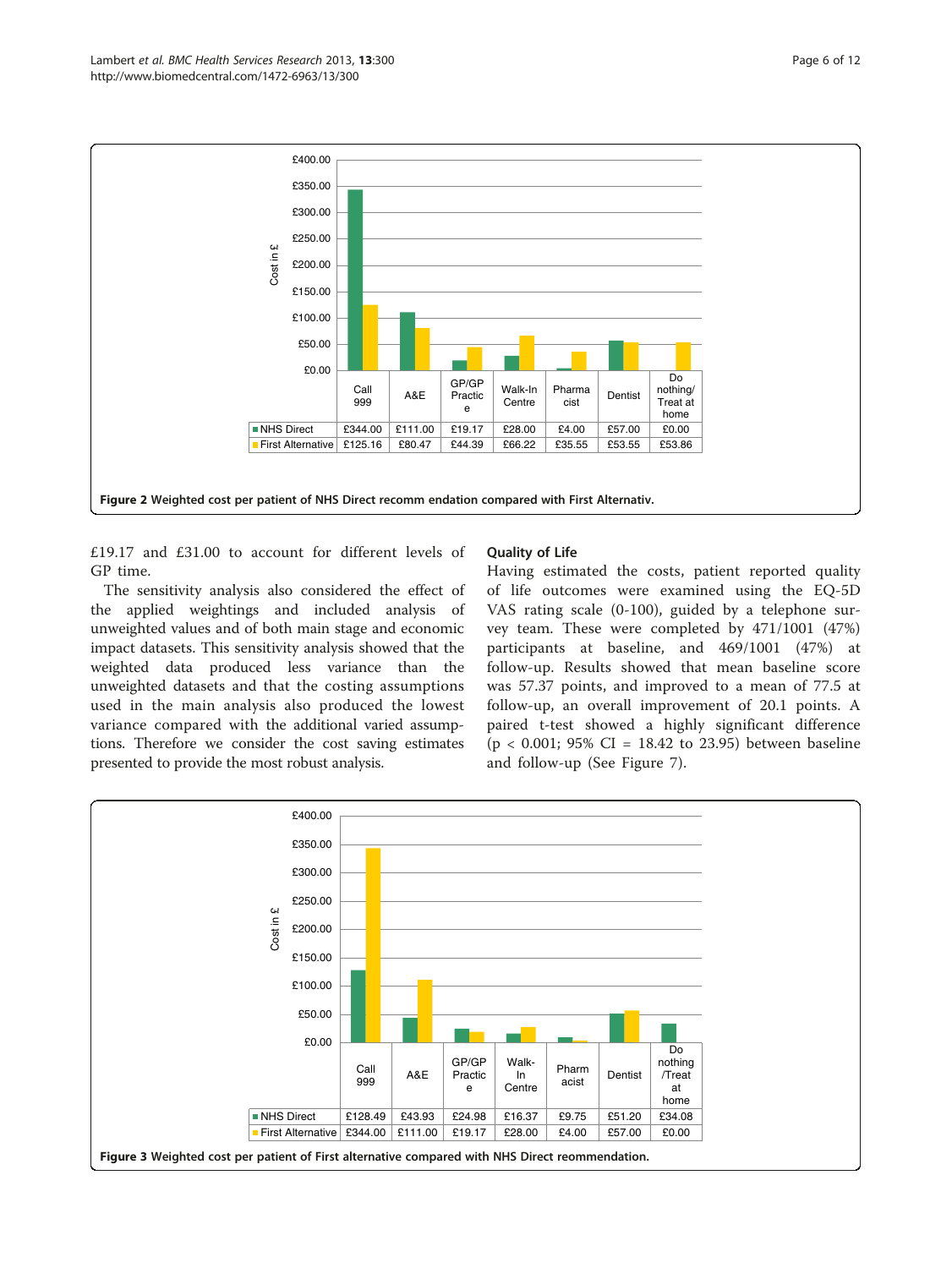<span id="page-6-0"></span>

When viewing overall health status from the perspective of level of urgency, people who reported that they considered their problems as urgent or nonurgent gained between 16.1 (non-urgent) and 21.5 points (urgent) between baseline and follow-up. This

represented a significant 'between group' difference at both baseline (p = 0.001; 95% CI = -15.63 to -2.96) and follow-up (p = 0.046; 95% CI = -10.28 to -0.09), although the between group differences were smaller at follow-up.

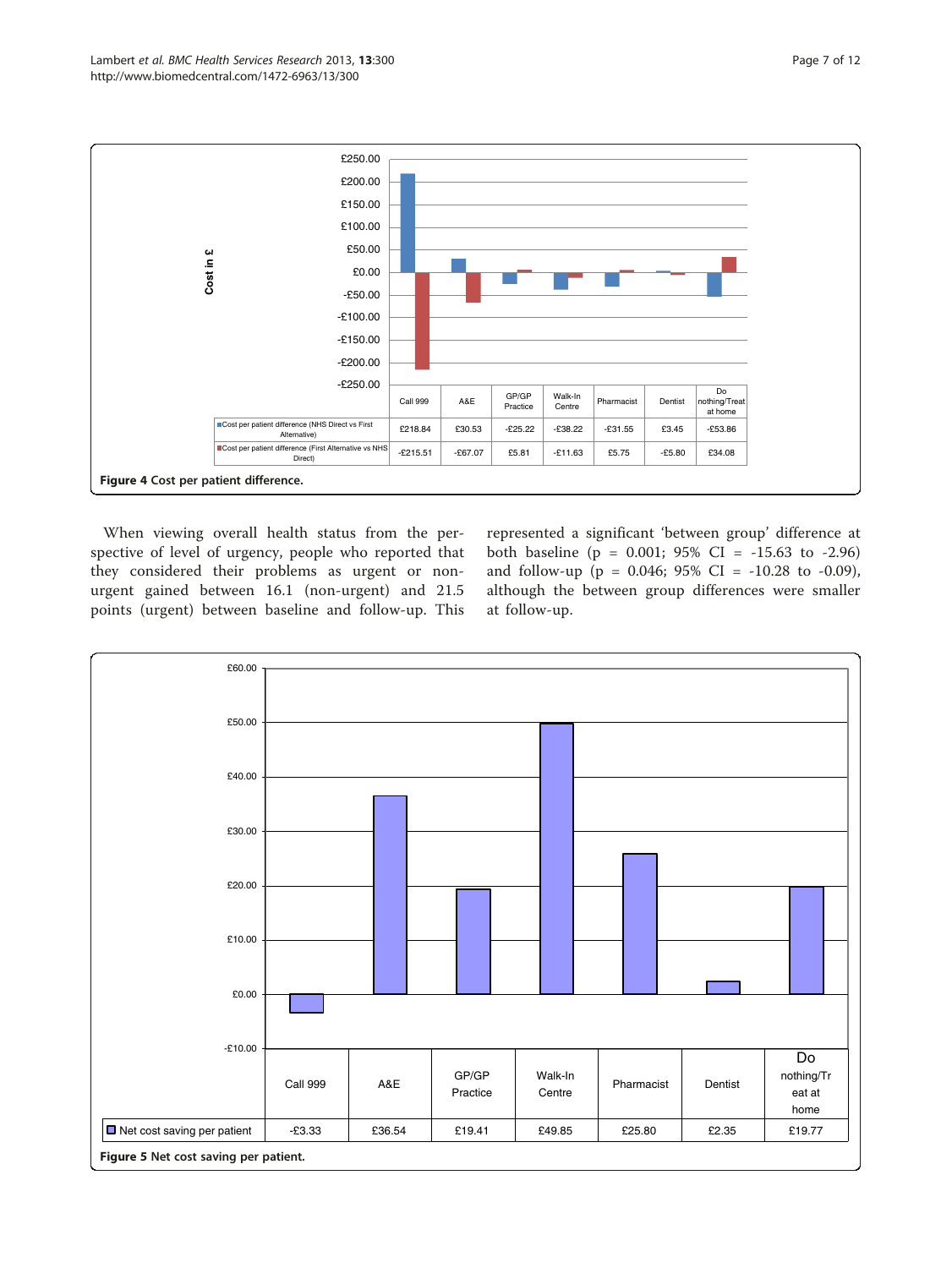

<span id="page-7-0"></span>

When considering the change in mean self-rated health status between baseline and follow-up for each referral option and by perceived urgency (see Figure [8](#page-9-0)), the greatest improvement is achieved from urgent referrals to Pharmacist (45.87 points), 999 calls (41.84 points), and A&E (27.17 points). Figure [8](#page-9-0) also shows the difference between urgent and non-urgent cases and in two of the seven referral options urgent cases improve more than non-urgent cases. In only two of the referral options (Dentist and Do nothing/treat at home) is this trend reversed, with non-urgent cases improving more than urgent ones.

It was not possible to calculate an incremental costeffectiveness ratio (ICER) in this study (as no control group actually existed to compare incremental benefits). However, as both costs reduced and outcomes improved significantly the NHS Direct alternative can be considered a 'dominant' option.

## **Discussion**

#### Statement of principal findings

From an analysis of 1,001 users of the service, the cost of NHS Direct recommendations across all referral options was £34,430 compared with a total cost of the patient-stated first alternative of £54,000. This is an overall cost saving of £19,571 for this sample population. The cost per case of the sample population following NHS Direct recommendation was £34.40 compared with £53.95 for the patientstated first alternative, a cost saving of £19.55 (36%) per patient. When this per patient cost saving is applied to the 5 million calls received by NHS Direct annually, the total cost savings produced would be at least £97,756,013. The sensitivity and variance analyses conducted demonstrated this was a conservative, but robust estimate.

However, quality of life is clearly an important consideration when discussing effects of interventions in established clinical pathways (and ultimate treatment patterns that arise from these) and this must be weighed carefully alongside any savings in resource use. The current analyses have shown that overall the referral options recommended by NHS Direct resulted in statistically significant positive changes in quality of life between baseline and follow-up. Clearly, what is still uncertain is whether these improvements would have occurred anyway, either as a result of following conventional referral pathways or through a process of natural recovery, or both.

When looking at cases perceived by the patient to be urgent or non-urgent (please note that 10 patients responded with 'Do not know'), there are more patients contacting NHS Direct who consider their situation as urgent (800 patients) than non-urgent (191 patients). In terms of self-rated health status, recorded using a 0- 100 scale, statistically significant between group differences were observed at baseline (Urgent = 55.28; Non-urgent =  $65.83$ ;  $p = 0.001$ ), showing that urgent cases initially had lower health status than non-urgent cases. At follow-up, the differences between urgent and nonurgent cases had reduced, but remained statistically significant (Urgent = 76.78; Non-urgent = 81.97;  $p =$ 0.046), although the difference was smaller at follow-up. Overall, this shows that urgent cases improved by a mean of 21.5 points, compared with 16.1 points for non-urgent cases.

When looking at the impact of the referral options most often recommended by NHS Direct, patients referred to a pharmacist, 999 call or A&E gained the most benefit in terms of self-reported health status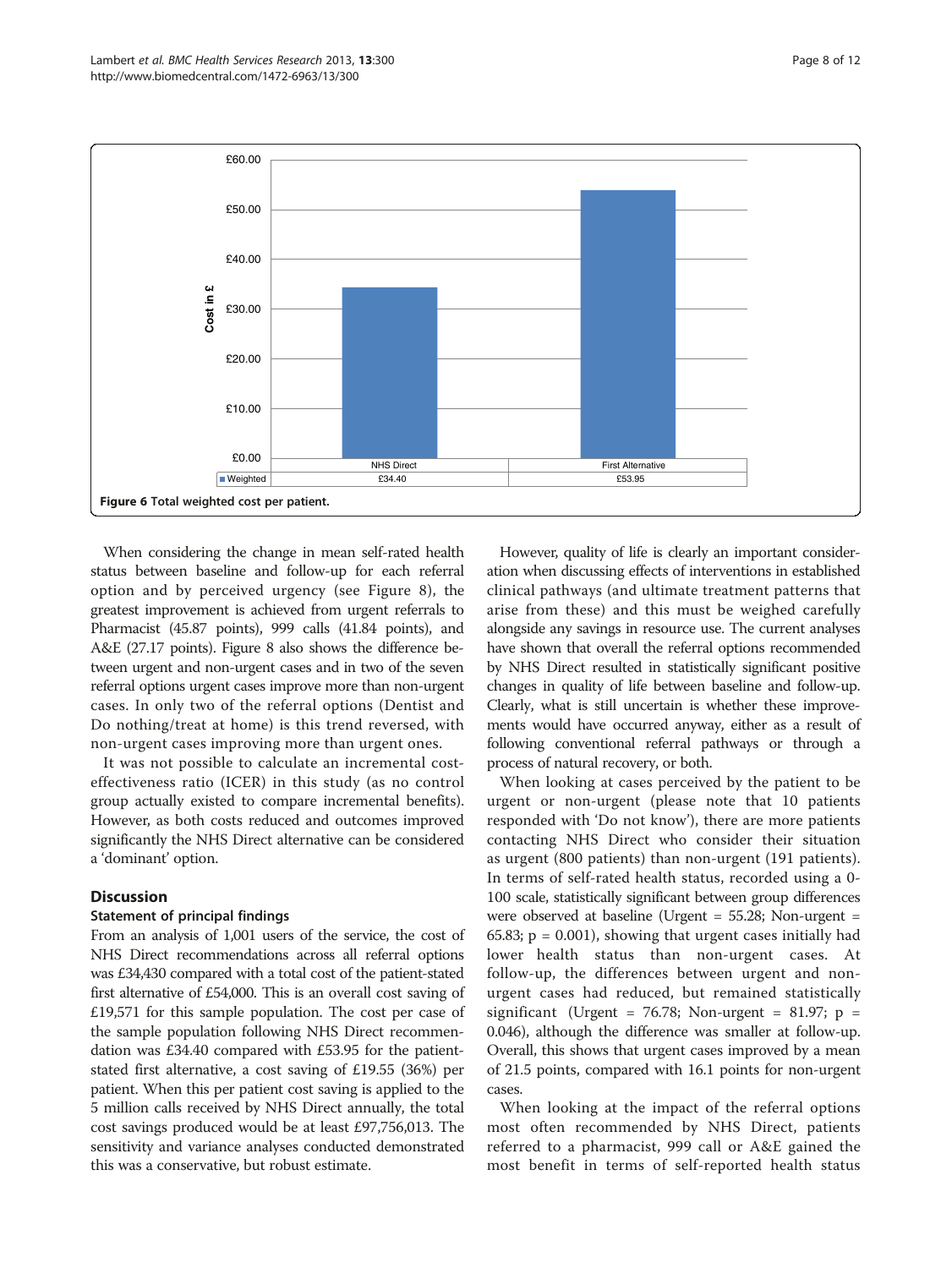## <span id="page-8-0"></span>Table 5 Sensitivity analysis

|                                                 |                                 |                                 |                              |                                                                                 | Variance from the average         |                                         |                                         |                                      |                                    |
|-------------------------------------------------|---------------------------------|---------------------------------|------------------------------|---------------------------------------------------------------------------------|-----------------------------------|-----------------------------------------|-----------------------------------------|--------------------------------------|------------------------------------|
|                                                 | $999 = £344 +$<br>$GP = £19.17$ | $999 = £263 +$<br>$GP = £19.17$ | $999 = £344 +$<br>$GP = £31$ | $999 = £263 +$<br>$GP = £31$                                                    | Average<br>annual cost<br>savings | $999 =$<br>£344 $+$<br>$GP =$<br>£19.17 | $999 =$<br>£263 $+$<br>$GP =$<br>£19.17 | $999 =$<br>£344 $+$<br>$GP =$<br>£31 | $999 =$<br>£263 +<br>$GP =$<br>£31 |
| Mainstage<br>Unweighted                         |                                 |                                 |                              | £144,391,905.35 £140,861,394.77 £154,360,730.59 £150,830,220.01 £147,611,062.68 |                                   | 97.8%                                   | 95.4%                                   | 104.6%                               | 102.2%                             |
| Mainstage<br>Weighted                           |                                 | £97,509,876.63 £101,684,902.29  | 201.64                       | £98, 708, £102,883,227.31 £100,196,551.97                                       |                                   | 97.3%                                   | 101.5%                                  | 98.5%                                | 102.7%                             |
| Economic<br>Impact<br>Unweighted                |                                 |                                 |                              | £110,594,055.94 £108,166,483.52 £118,216,783.22 £115,789,210.79 £113,191,633.37 |                                   | 97.7%                                   | 95.6%                                   | 104.4%                               | 102.3%                             |
| Economic<br>Impact<br>Weighted                  |                                 |                                 |                              | £97,756,012.97 £102,066,686.63 £100,031,550.35 £104,342,224.00 £101,049,118.49  |                                   | 96.7%                                   | 101.0%                                  | 99.0%                                | 103.3%                             |
| Unweighted<br>Average                           |                                 |                                 |                              | £127,492,980.65 £124,513,939.14 £136,288,756.91 £133,309,715.40 £130,401,348.02 |                                   |                                         |                                         |                                      |                                    |
| Weighted<br>Average                             |                                 | £97,632,944.80 £101,875,794.46  |                              | £99,369,875.99 £103,612,725.66 £100,622,835.23                                  |                                   |                                         |                                         |                                      |                                    |
| Mainstage<br>Unweighted %<br>from average       | 113.3%                          | 113.1%                          | 113.3%                       | 113.1%                                                                          |                                   |                                         |                                         |                                      |                                    |
| <b>Fconomic</b><br>Unweighted %<br>from average | 86.7%                           | 86.9%                           | 86.7%                        | 86.9%                                                                           |                                   |                                         |                                         |                                      |                                    |
| Unweighted<br>Variance from<br>the average      | 26.5%                           | 26.3%                           | 26.5%                        | 26.3%                                                                           |                                   |                                         |                                         |                                      |                                    |
| Mainstage<br>weighted %<br>from the<br>average  | 99.9%                           | 99.8%                           | 99.3%                        | 99.3%                                                                           |                                   |                                         |                                         |                                      |                                    |
| Economic<br>weighted %<br>from the<br>average   | 100.1%                          | 100.2%                          | 100.7%                       | 100.7%                                                                          |                                   |                                         |                                         |                                      |                                    |
| Variance                                        | 0.3%                            | 0.4%                            | 1.3%                         | 1.4%                                                                            |                                   |                                         |                                         |                                      |                                    |

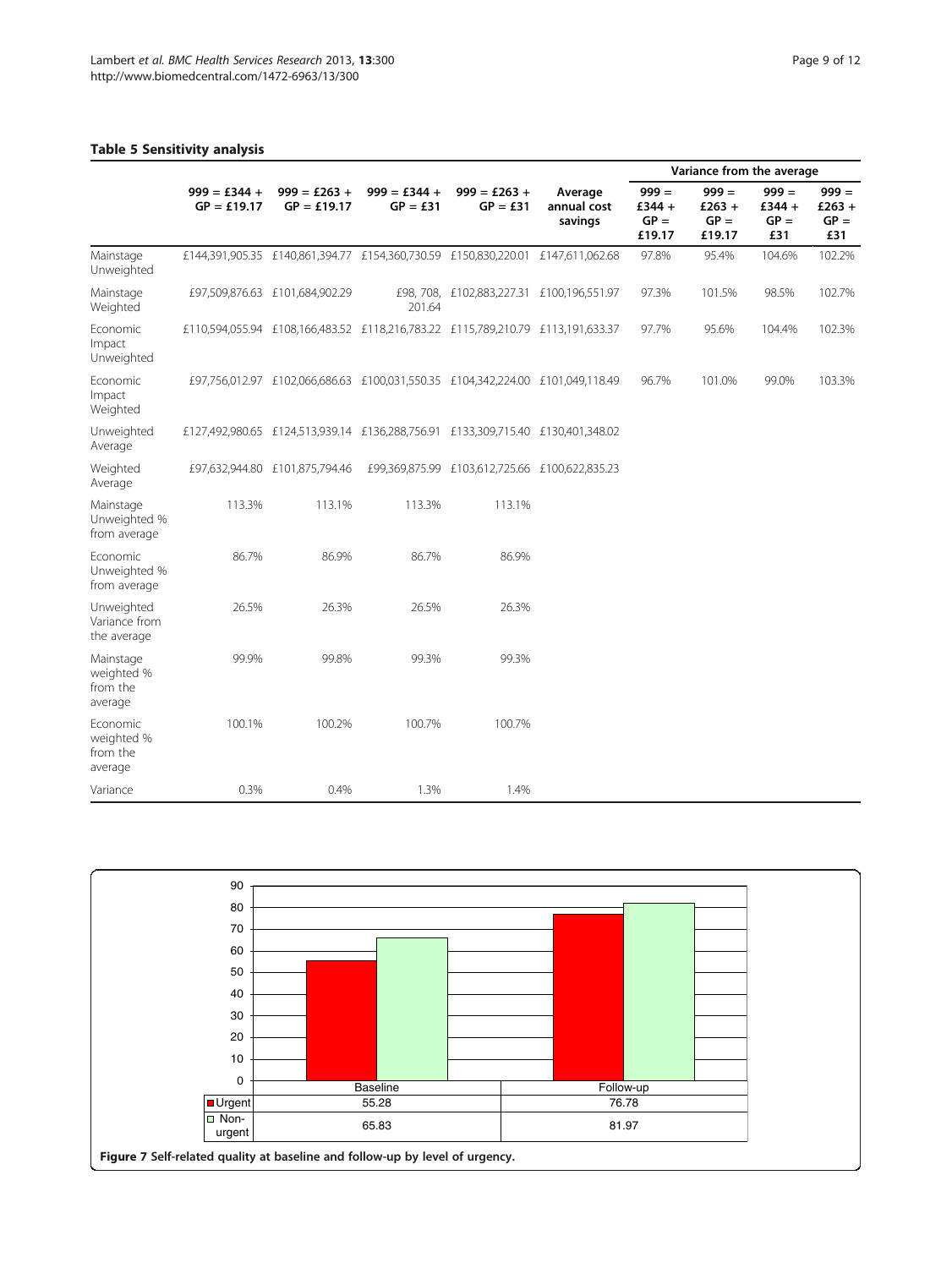<span id="page-9-0"></span>

between baseline and follow-up. However, nonurgent cases who are recommended to go to the dentist or to 'do nothing/treat at home' improved more than urgent cases.

The study has shown both a significant cost reduction and an improvement in quality of life through the telephone advice given by NHS Direct making this service a cost-effective one. However, the findings still require further investigation through a prospective study with a true (rather than hypothetical) control group.

#### Strengths and weaknesses of the study

Most importantly, we did not have any formal control group against which to view whether the level of change results from the recommendations of NHS Direct. We acknowledge that the present analyses rest on the hypothetical comparison of what NHS Direct users said they would have done if NHS Direct had not be available.

The cost assumptions used in these analyses have, of necessity, omitted consideration of the outcomes resulting from either accepting NHS Direct recommendation, or the patient-stated first alternative. This may under-estimate costs as it does not therefore include, for example, call-outs by a GP or Ambulance crew who resolve problems without transfer to hospital, compared with those that require further hospital-based treatments. Likewise, the relative difference in costs of patients attending A&E are acknowledged to be different depending on whether they are treated and sent home or assessed and admitted. The sensitivity analyses conducted focused on the elements where reasonable alternative cost-assumptions were possible. However, it is also felt that cost assumptions made have erred on the side of caution and remained as robust as possible within the limitations of available data.

The robustness of analyses has been assured through a rigorous approach using both population weightings and sensitivity analysis. During the sensitivity analysis, both weighted and un-weighted findings were considered, along with variation in relevant costing assumptions. The final reported findings are based on the most robust combination.

Also from the initial survey a population of slightly less than 50% completed the quality of life elements. This led to difficulties in terms of the size of some sub-group analyses which were too small to undertake adequate analyses.

Consideration of the quality of life and urgency issues could only be undertaken from the perspective of NHS Direct recommendation, as any attempt to consider these issues from the perspective of the patient-stated first alternative would have remained hypothetical and would have been from the same sample population. Therefore it was only possible to review this data to examine whether improvement occurred between the main stage and economic impact surveys.

The lack of any case-mix adjustment, apart from the reported urgent/non-urgent dichotomy, is a potential weakness of this study. However, this was controlled by the within-subject design. Also, the sample size did not allow case-mix cost variation to be identified whilst the survey method (of telephone delivery) made it difficult to determine an actual diagnosis. Hence the results should be treated cautiously if intending to apply them to any specific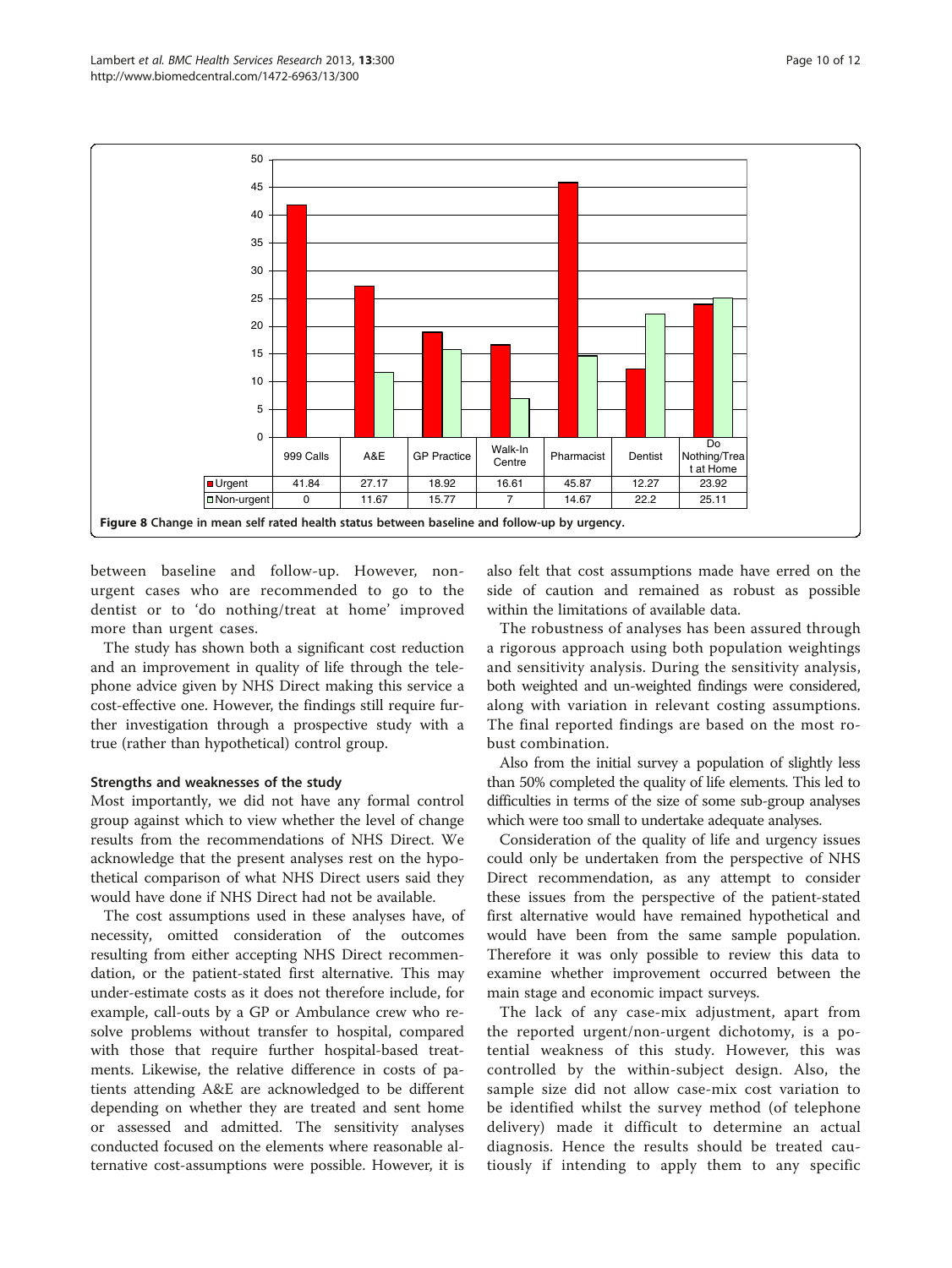group of telephone users. Future studies should carefully consider case-mix issue.

The analysis did not include any indication of appropriateness. This would have required a much bigger study. For example, If NHS Direct recommended going to A&E, and the first alternative was to do nothing, we did not know how serious the problem really was and what implications (such as a worsening condition) could have arisen from the 'do nothing' option, or from attending A&E (such as being admitted, etc.).

### Strengths and weaknesses in relation to other studies (discussing important differences in results)

Early in its development, there was recognition that NHS Direct required rigorous evaluation [[6](#page-11-0)]. Such evaluation was recommended to address the five key issues below:

- Ensure NHS Direct is safe and effective
- To develop National Standards
- To become an integral part of the NHS
- To ensure equity of access for all
- To provide a range of systems for access [\[6](#page-11-0)]

The current study had a key bearing on the third of these and has concluded in a preliminary way that integration into the NHS has taken place at least as far as being able to refine the initial point of NHS contact at less cost and without damage to immediate health outcomes.

One of the first formal evaluations of NHS Direct was an observational study, identifying that the service had received about 68,500 calls in its first year [[4\]](#page-11-0). This initial study concluded that NHS Direct had restrained increasing demand on General Practitioner out-of-hours services. Another study a year later identified that levels of urgency was often not recorded, and that a quarter of calls related to 0-5 year olds [\[7\]](#page-11-0). At about the same time, unintended consequences were being noted, in that while advice calls to A&E were observed to have significantly reduced, calls to the main hospital increased [[8\]](#page-11-0).

One of the first cluster randomised trials of NHS Direct [[9](#page-11-0)] identified that NHS Direct triage was more costly than practice based triage. However, no formal economic evaluations of NHS Direct have been reported in peer-reviewed journals.

Many of the studies of NHS Direct were conducted in its earlier period of development and this current study provides evidence of its use and cost-effectiveness in a mature phase after ten years of existence. The current study shows that around 40% of patients were recommended by NHS Direct to go to their GP Practice and around the same proportion would have elected to go to the GP Practice had NHS Direct not been available. However, there were almost three times as many people recommended by NHS Direct to 'do nothing/treat at

home', than would have taken this option without NHS Direct. This indicates that the demand management value of NHS Direct on general practice at least remains high even after ten years.

The fact that we have undertaken evaluation by level of urgency shows that the critique by Payne et al (2005) [[7](#page-11-0)] has been addressed. Future studies will need to stratify patient user groups in similar and perhaps more refined ways if the economic impact is to be more carefully interpreted. Another factor is that Payne et al (2005) [\[7](#page-11-0)] suggested that 25% of calls to NHS Direct were for children 0-5 years. Our current analysis does not provide a comparable age grouping, but shows that nearly half (44.8%) of calls were on behalf of children under 16 years of age.

Despite earlier indications [[9\]](#page-11-0) that NHS Direct was more costly than practice based triage, the current analysis shows that before its own costs are excluded NHS Direct recommendation is £19.55 less costly to the NHS than the patient-stated first alternatives.

## Meaning of the study; possible explanations and implications for clinicians and policy makers

The current study used National Survey data to examine the financial and quality of life implications of NHS Direct telephone recommendation when compared with patients' own statements about what alternative actions they would have taken had NHS Direct not been available. The outcomes from this analysis show NHS Direct is making substantial patient-level cost savings compared with their likely service use if NHS Direct was not in place. It also shows an observed improvement in quality of life between the main stage and follow-up surveys. However it could be argued that this quality of life profile change would be observed anyway given the natural recovery process from some acute health episode. Therefore, quality of life changes require further examination, although the initial conclusion is that NHS Direct overall improves both quality of life and cost over stated alternatives.

#### Unanswered questions and future research

Major questions unanswered by the current study are related to whether the cost savings and quality of life improvements can be observed if there was a genuine, rather than a hypothetical, control group? This requires a larger, well designed and well funded research study also consisting of subjects who may not have decided to use NHS Direct.

Further consideration should be given to undertaking more detailed research with the following features:

A prospective study design for more accurate cost estimation.